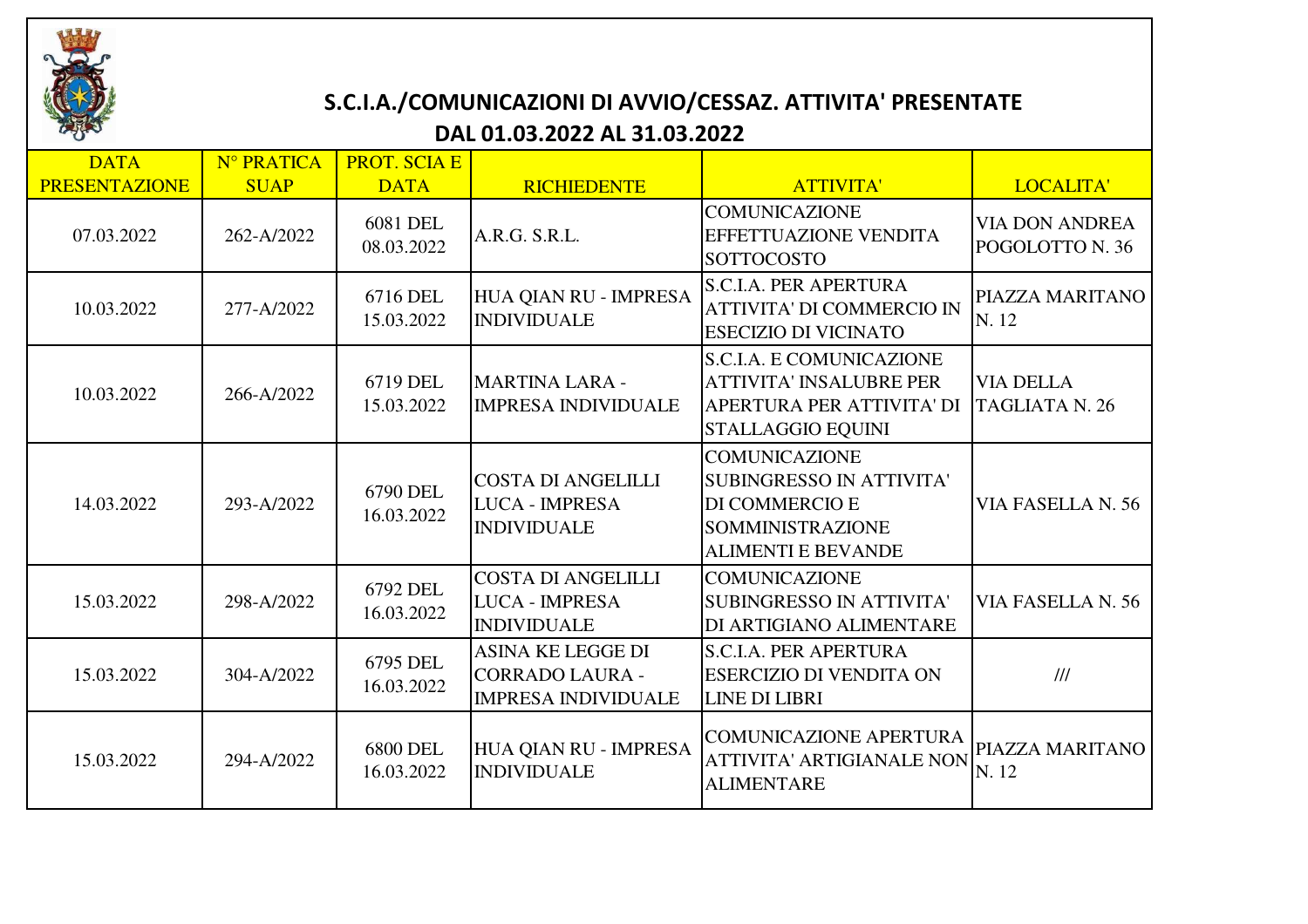| <b>DATA</b>          | N° PRATICA  | <b>PROT. SCIA E</b>           |                                                                                                                            |                                                                                                                                                                  |                                                      |
|----------------------|-------------|-------------------------------|----------------------------------------------------------------------------------------------------------------------------|------------------------------------------------------------------------------------------------------------------------------------------------------------------|------------------------------------------------------|
| <b>PRESENTAZIONE</b> | <b>SUAP</b> | <b>DATA</b>                   | <b>RICHIEDENTE</b>                                                                                                         | <b>ATTIVITA'</b>                                                                                                                                                 | LOCALITA'                                            |
| 17.03.2022           | 311-A/2022  | 6939 DEL<br>17.03.2022        | MALIQAJ SEMILJO -<br><b>IMPRESA INDIVIDUALE</b>                                                                            | <b>COMUNICAZIONE</b><br><b>CESSAZIONE ATTIVITA' DI</b><br>SOMMINISTRAZIONE<br><b>ALIMENTI E BEVANDE E</b><br><b>COMMERCIO IN ESERCIZIO DI</b><br><b>VICINATO</b> | VIA FASELLA N. 56                                    |
| 17.03.2022           | 319-A/2022  | 6998 DEL<br>18.03.2022        | LULLO MARIANGELA -<br><b>IMPRESA INDIVIDUALE</b>                                                                           | <b>COMUNICAZIONE</b><br><b>CESSAZIONE ATTIVITA'</b><br><b>ESERCIZIO DI VICINATO</b>                                                                              | <b>VIA XX</b><br><b>SETTEMBRE N. 68</b>              |
| 22.03.2022           | 335-A/2022  | 7373 DEL<br>23.03.2022        | CATALFAMO ESTERINA -<br><b>IMPRESA INDIVIDUALE</b>                                                                         | <b>COMUNICAZIONE</b><br><b>CESSAZIONE ATTIVITA' DI</b><br><b>COMMERCIO IN ESERCIZIO DI</b><br><b>VICINATO</b>                                                    | VIA ROMA N. 31/C                                     |
| 22.03.2022           | 285-A/2022  | 7375 DEL<br>23.03.2022        | TRA LE NOTE DI GLORIA<br>ROMAGNOLI - IMPRESA<br><b>INDIVIDUALE</b>                                                         | S.C.I.A. AMPLIAMENTO<br>SUPERFICIE IN ESERCIZIO DI<br>SOMMINISTRAZIONE<br><b>ALIMENTI E BEVANDE</b>                                                              | <b>VIA SAN</b><br><b>FRANCESCO</b><br>D'ASSISI N. 58 |
| 23.03.2022           | 343-A/2022  | <b>7547 DEL</b><br>24.03.2022 | <b>SAVESE F.LLI</b><br><b>INDUSTRIES S.R.L.</b>                                                                            | NOTIFICA DI CESSAZIONE<br><b>ATTIVITA' DI VENDITA</b><br><b>TRAMITE DISTRIBUTORE</b><br><b>AUTOMATICO</b>                                                        | PIAZZA MAUTINO                                       |
| 23.03.2022           | 344-A/2022  | <b>7548 DEL</b><br>24.03.2022 | <b>SAVESE F.LLI</b><br><b>INDUSTRIES S.R.L.</b>                                                                            | NOTIFICA DI CESSAZIONE<br><b>ATTIVITA' DI VENDITA</b><br><b>TRAMITE DISTRIBUTORE</b><br><b>AUTOMATICO</b>                                                        | <b>PIAZZA</b><br>OPERATORI DI<br><b>PACE</b>         |
| 24.03.2022           | 278-A/2022  | <b>7657 DEL</b><br>25.03.2022 | EUTOURIST NEW S.P.A.                                                                                                       | <b>NOTIFICA PER</b><br>AMPLIAMENTO ATTIVITA'<br>PRODUZIONE PASTI                                                                                                 | <b>VIA CANONICO PIO</b><br>ROLLA N. 8                |
| 25.03.2022           | 357-A/2022  | 7680 DEL<br>25.03.2022        | <b>ALL DETAILING</b><br><b>CARROZZERIA ED</b><br><b>INTERNI DI RADU PETRU</b><br>ALEXANDRU - IMPRESA<br><b>INDIVIDUALE</b> | <b>S.C.I.A. APERTURA ATTIVITA'</b><br>DI AUTORIPARATORE (NO<br><b>OFFICINA) IN FORMA</b><br><b>ITINERANTE PRESSO</b><br>OFFICINE CLIENTI                         | $\frac{1}{1}$                                        |